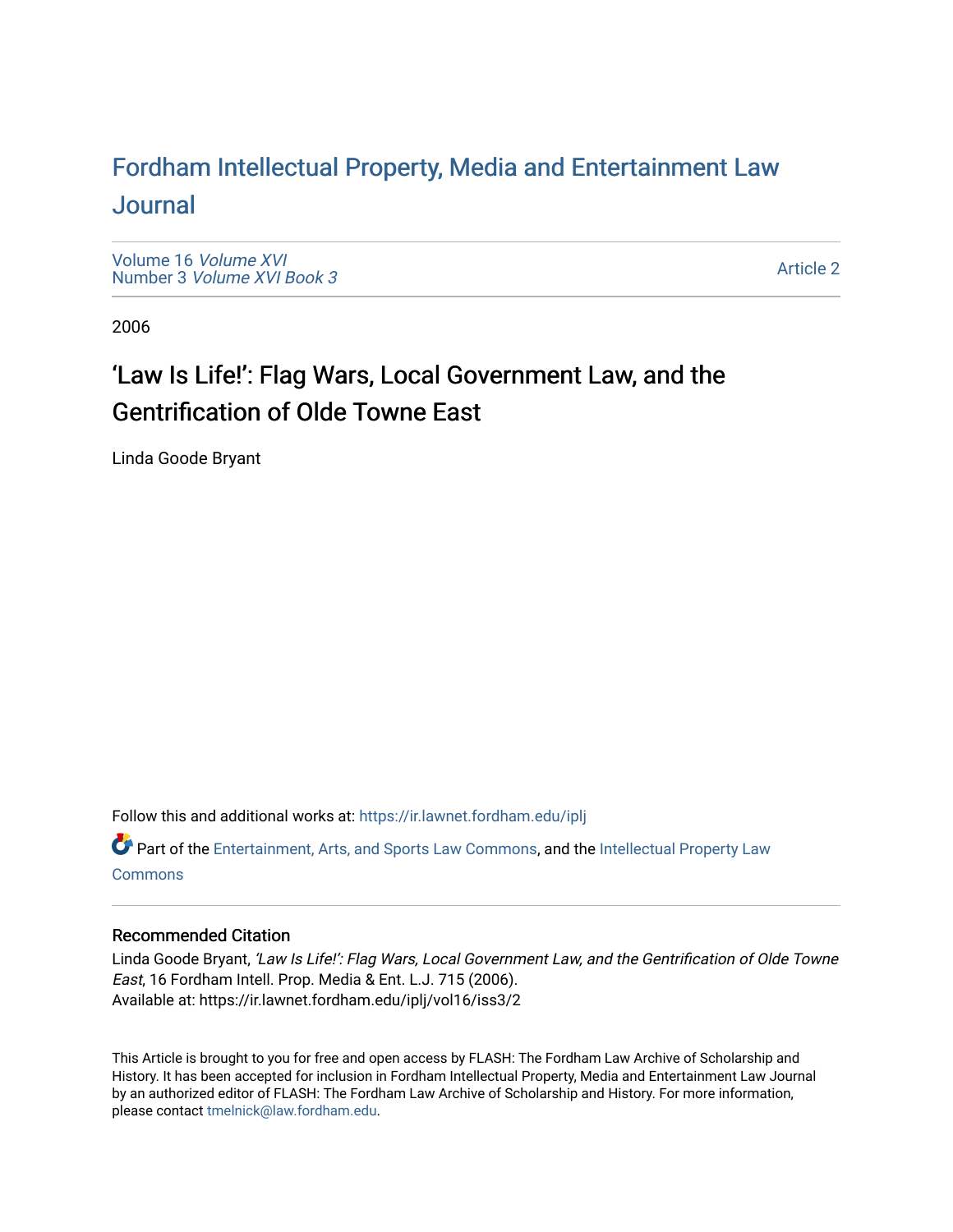LINDABRYANT 5/18/2006 11:26 AM

# "Law Is Life!": *Flag Wars*, Local Government Law, and the Gentrification of Olde Towne East

#### Linda Goode Bryant

Over the course of the four years during which I co-produced the documentary film *Flag Wars*, I discovered that, for the African-American residents of the traditionally working-class neighborhood of Olde Towne East in Columbus, Ohio, the law became a thread running through almost every aspect of their lives. As the neighborhood changed or gentrified, the legal system was no longer remote or unfamiliar. It was just the opposite—an uninvited guest dramatically overstaying its welcome. In a word, for the indigenous residents of Olde Towne East, *law is life*.

When Laura Poitras, the co-producer, and I first started shooting *Flag Wars*, we certainly did not anticipate that we would be spending so much time in court, at zoning board hearings, and at meetings of the Historic Resource Commission. We envisioned filming a story about what happens when people of a different race, culture, and class move into a racially, culturally, and socioeconomincally homogenous community. We were particularly interested in whether gentrification of a black community by gay whites would be different given the history of exclusion and oppression shared by both groups in this society. During the four years, however, we ended up with over fifty hours of courtroom footage as four out of the five principal subjects we followed ended up in proceedings that grew out of the changing face of the community.

<sup>1</sup> In addition to long-time African American Olde Towne East residents Linda Regina Mitchell and Chief Baba Olugbala Shango Obadena, who both wound up in court proceedings before Judge Richard C. Pfeiffer, Jr. of the Environmental Court, there were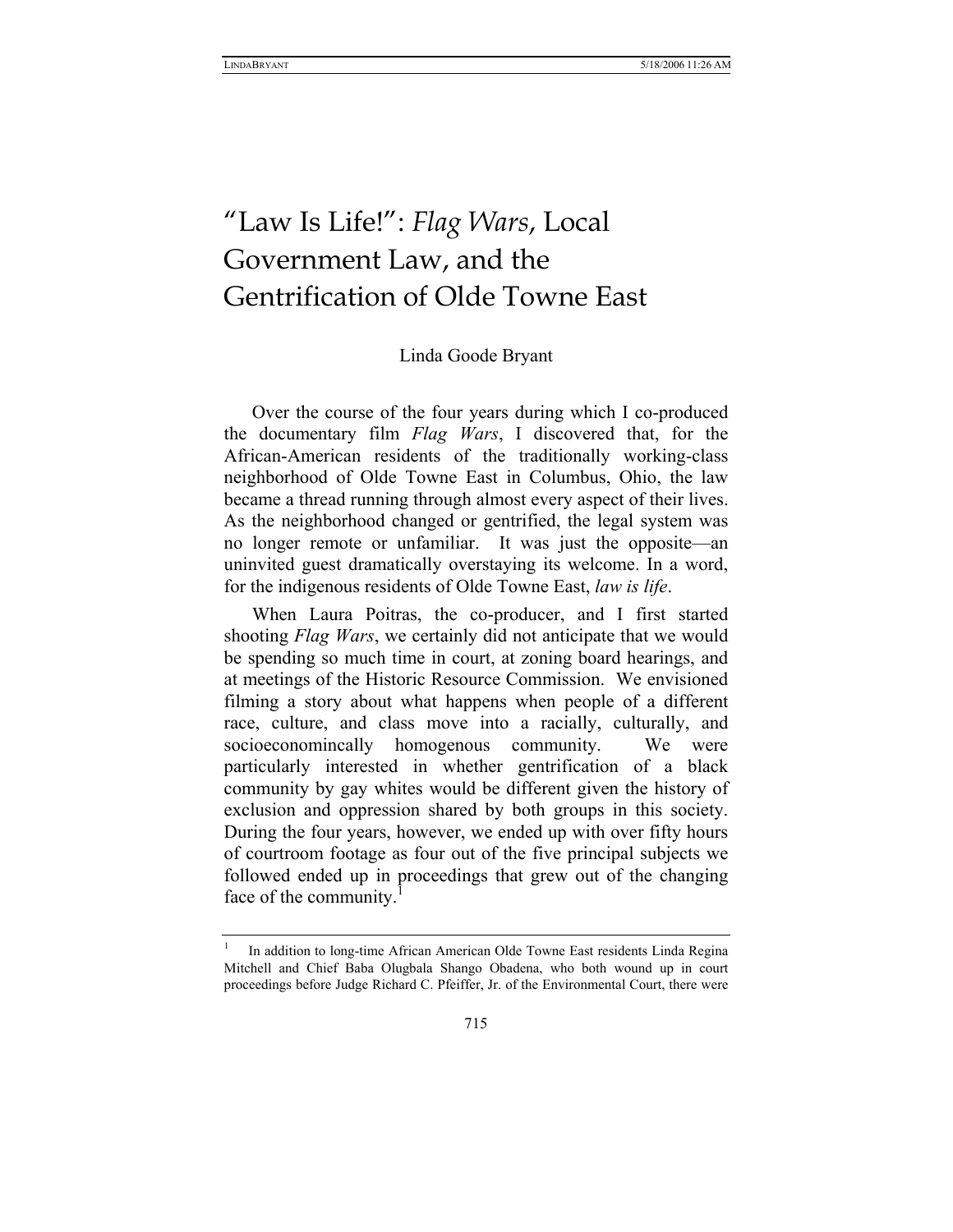As it turns out, the judicial and executive branches of local governments are very instrumental in facilitating the changes that occur in communities that are undergoing what some call "revitalization," or gentrification. Gentrification is not merely a result of the invisible hand of the market. Rather, local courts, the police, zoning boards, housing code enforcers, historic preservation commissions, city councils, and mayors' offices have a direct impact on the well-being and livelihood of the people who have been long-standing members of gentrifying communities. Local government law is a tool by which the residents who have just moved in attempt to protect and advance their social and economic interests.

Neighborhoods undergoing gentrification often invoke historic preservation district legislation that is passed through the various levels of city government from community boards to city councils. The designation usually proceeds block by block. As new people move to a block, they request that their block be designated part of a historic district; as new people move into the next block, that block is designated historic as well. And so it goes—or at least so it went in Olde Towne East.

Designating a neighborhood a historic district raises the costs that a homeowner faces in maintaining a home or making renovations to a home because the codes for historic preservation require materials that are almost always more expensive than those used in new construction. In Columbus, after receiving notice of a historic code violation, neighbors would appeal to the Historic Resource Commission while also making their court dates before Judge Richard C. Pfeiffer, Jr., who presided over the Columbus

Chuck Spingola, a Christian minister was prosecuted because of his protest at the Gay Pride Parade, and Curly McDonald, an African-American resident who was active in the neighborhood association and who appeared in court because he repainted his house pink in violation of the historic preservation code. We decided early on not to follow Curly McDonald's ordeal with the Historic Resource Commission or the cases of other older residents who were cited for violations of the housing or historic preservation codes. The only principal figure not involved in legal proceedings was Jim Yoda, a single gay man who worked as an inhalation therapist during the week and fixed up a house in Columbus on the weekends. Nina Masseria, a real estate agent. (who is this and how doesauthor get to X and Y?) X and Y were involved in the planning of a sting operation aimed at riding the neighborhood of prostitutes, which is described in more detail *supra*.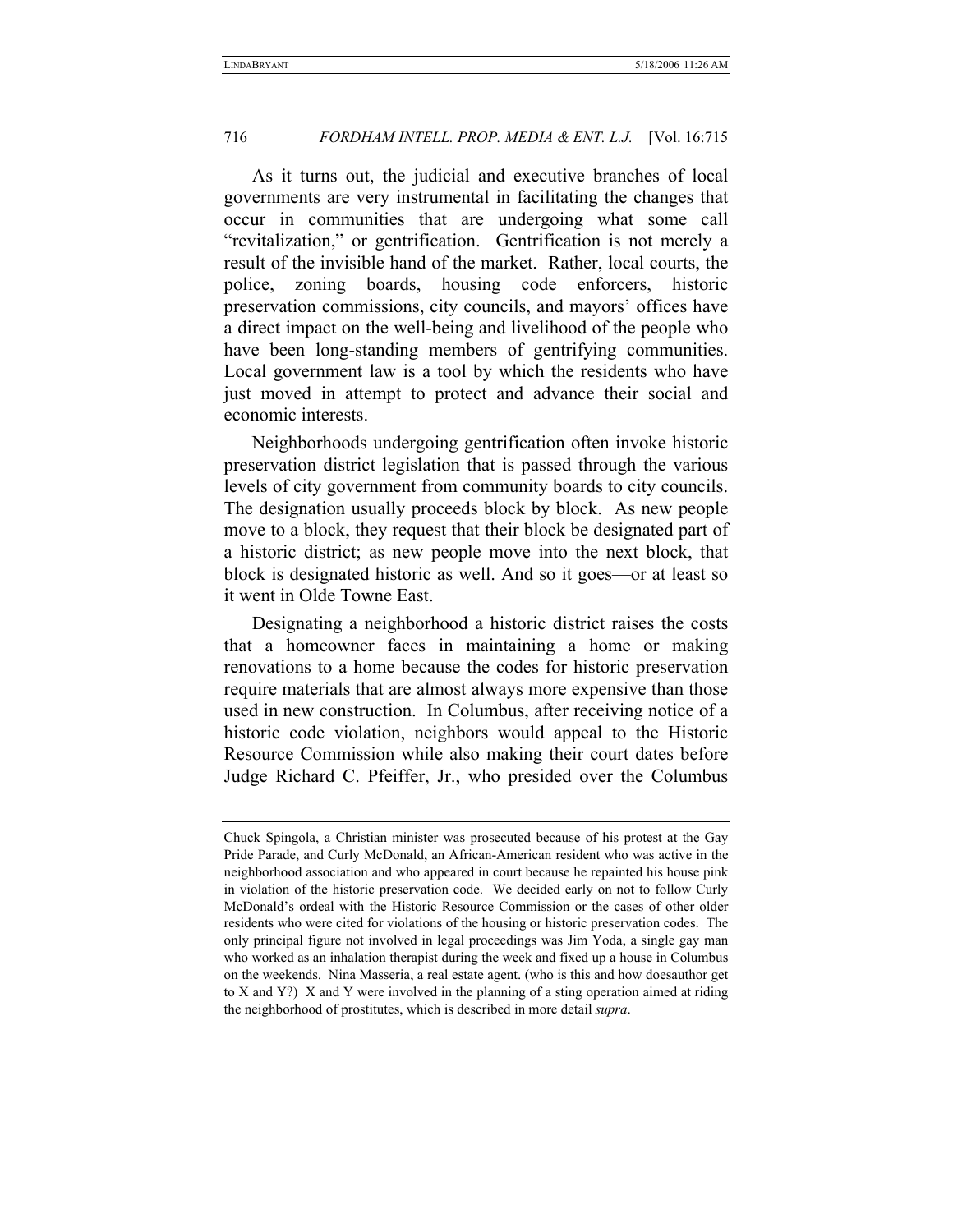Environmental Court when we were filming.<sup>2</sup> Judge Pfeiffer would often re-schedule a hearing or trial if homeowners were attempting to reach a compromise with the Commission. Residents would also appeal to their neighborhood association for help in getting code violations removed. We taped several Commission meetings where homeowners would state their position as to why they could not or were unwilling to remedy the violation. The Commission was firm about its requirements, but would also at times find acceptable, less expensive alternative materials. Homeowners who did not have the money to remedy housing or historic code violations had little recourse other than applying for a loan from the city's Trade and Development Agency, community-based organizations that provided small homeowner loans, or non-profit agencies like Christmas in April. Ultimately, homeowners who did not qualify for loans or were unwilling to take out a loan faced the consequences of Judge Pfeiffer's decision and sentencing.

 A historic preservation designation also requires that individuals obtain permission to do certain things to their homes. For example, long-term residents of Olde Towne East had for years been painting their homes various shades of pinks, purples, and blues; the idea that they would have to get permission before they repainted their houses again was shocking and insulting to them. More problematic was the fact that historic designations restricted those residents from painting their homes purple or pink at all, although we never quite discovered why it was that a single white male resident had no trouble painting the trim on the exterior of his renovated home in a varied palate of bold, colorful hues. parently, such trim was a feature of Victorian houses.

In addition to the role of historic designations in facilitating gentrification of Olde Towne East, there was also a surge of active housing code enforcement in the community. Anyone who had housing code or zoning violations received a ticket and ultimately ended up in the Judge Pfeiffer's court. This court was problematic for residents who had lived in the neighborhood for a long time

<sup>2</sup> The Environmental Court (or technically the Environmental Division of the Franklin County Municipal Court) was founded by Judge Pfeiffer to handle cases. It got off to a slow start. Judge Pfeiffer is now the Columbus City Attorney.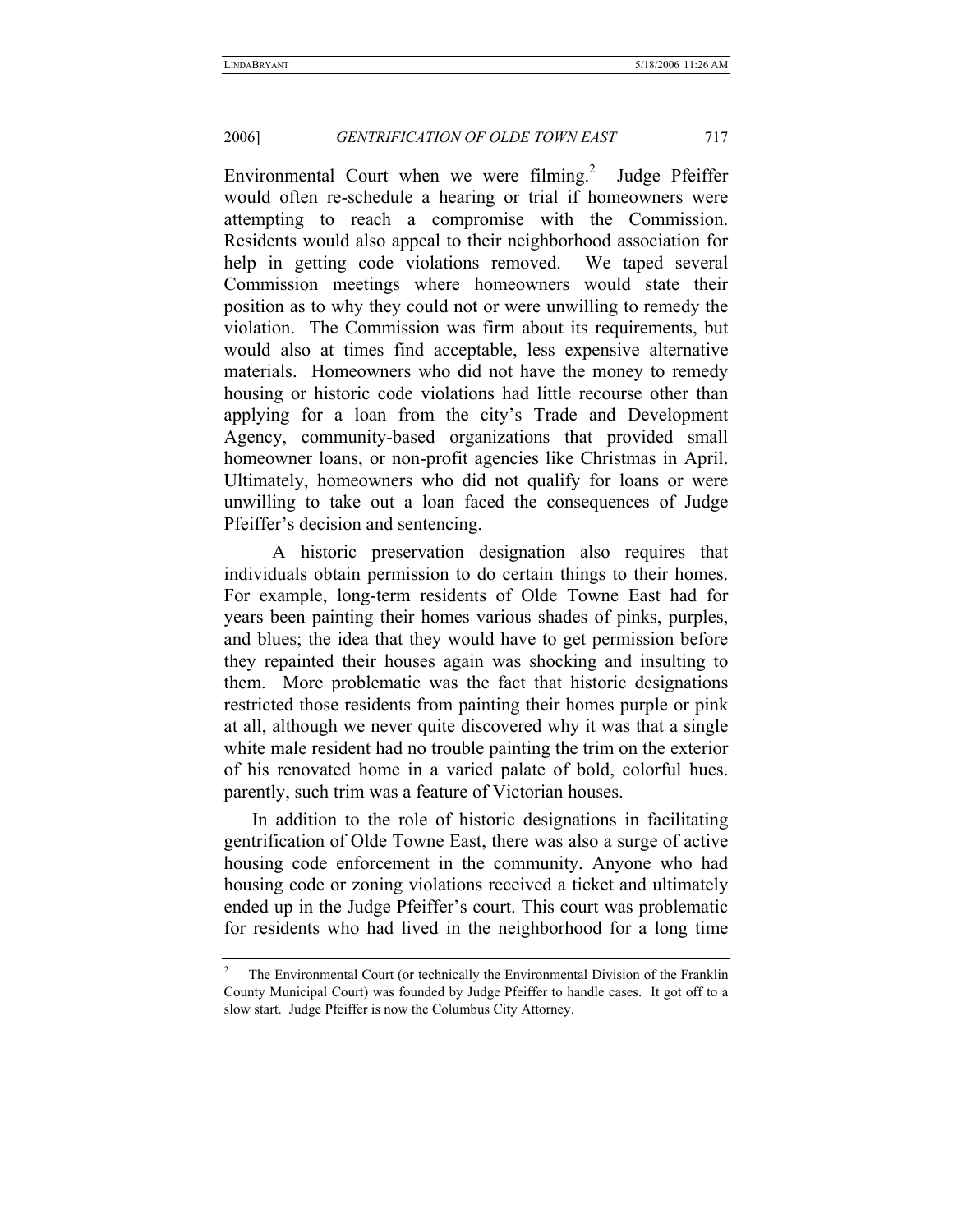because it was a complaint-driven system. Community residents had never before called City Hall and said, "You've got to go to my neighbors' house because they have a code violation!" esidents usually talked to each other about what was going on in the community and resolved problems informally; they did not bring trouble upon one another by involving outside officials.

When neighbors complained about vehicles parked in longterm resident Linda Regina Mitchell's backyard, as well as other housing code violations on the property, Ms. Mitchell<sup>3</sup> was summoned before Judge Pfeiffer at the Environmental Court. When Judge Pfeiffer subsequently suggested visiting Ms. Mitchell's home in order to see the condition of the house for himself, it was one of the rare moments that I felt I had no choice but to switch off the camera and attempt to convince Judge Pfeiffer to do otherwise. (Direct cinema has its limits.) I knew that it would be detrimental to Ms. Mitchell's case if the judge were to see the condition in which Ms. Mitchell was living. However, Judge Pfeiffer insisted on visiting Ms. Mitchell's home. W hile there, he relentlessly grilled her about the specifics of her monthly income and expenses in an effort to determine whether she could afford to rectify existing code violations. Ms. Mitchell was forthcoming with her financial information, although the judge expressed skepticism about both the numbers she cited and her ability to afford to bring her home into compliance with the codes. Ms. Mitchell remained confident throughout her legal ordeal. Despite not having the resources to remedy the violations she had been cited for, she had made her deceased father a promise that she would not lose the house or the cars. She was determined to keep that promise.

<sup>3</sup> Ms. Mitchell was hospitalized twice during the filming. She always granted informed consent to our filming, including prior to our filming in the hospital. The hospital was very vigilant about that. There was never any discussion that we observed or heard about Linda Mitchell needing a guardian. She was treated as a competent person able to handle her affairs. I will say, had a guardianship been attempted, Linda Mitchell would not have cooperated. Her actions and rationale for them were appropriate given what was happening to her. Where she differed from most people was in her insistence that her financial limitations should not define her right and determination to keep her home. What did not make sense to her was other people feeling that she should sell or abandon her home because she lacked the resources to remedy code violations.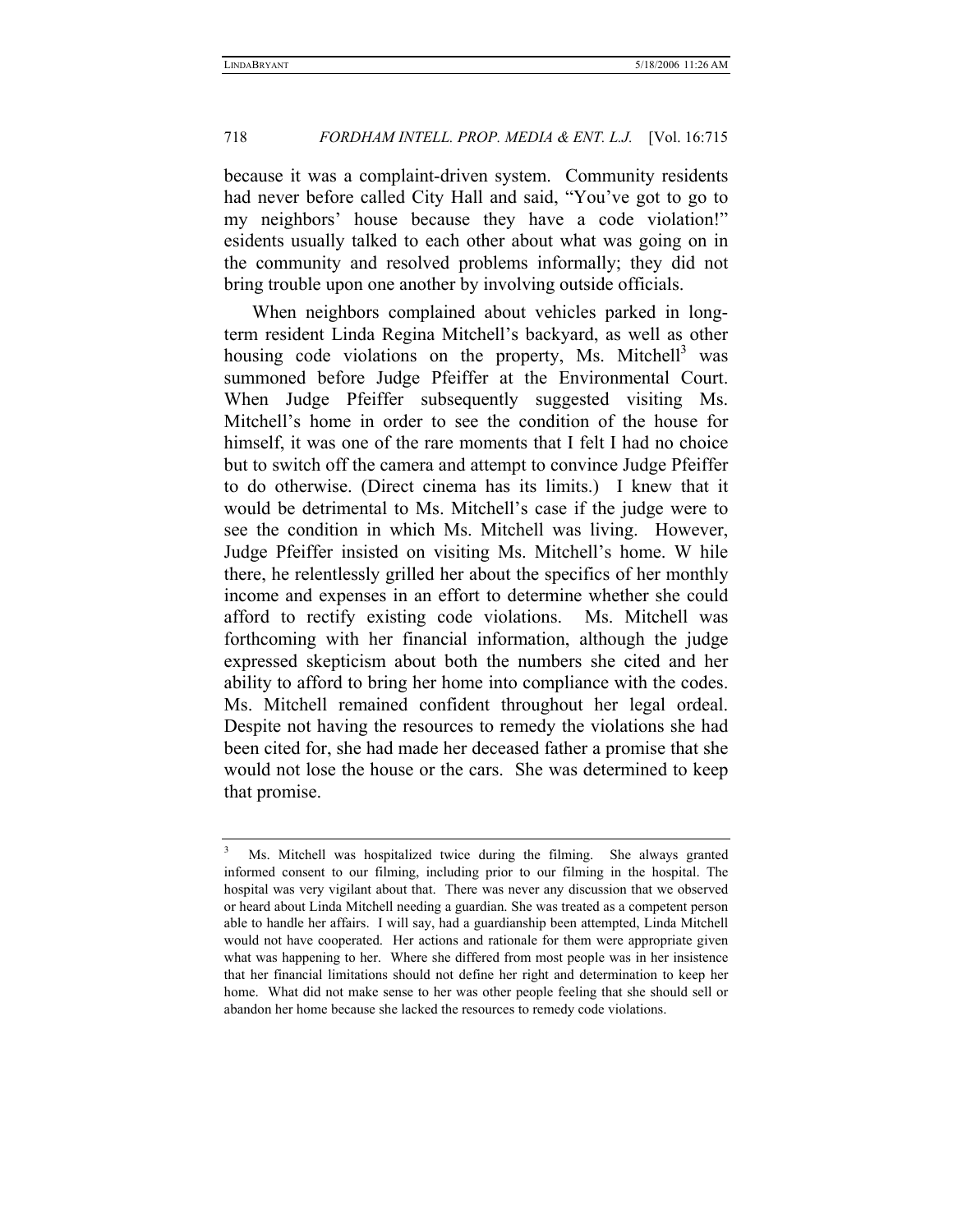The conflict between residents' rights as property owners and residents' responsibilities as property owners posed a major issue for residents faced with housing code violations. Linda Mitchell certainly felt that, because she had inherited her house and therefore owned it, she had a right to keep vehicles in her backyard regardless of whether it was a code violation. She felt that she had a right to keep her house in any condition that she chose to keep it in, or was, by lack of resources, forced to keep it in, and that this should not jeopardize her ability to keep the house. As we were filming, it became clear that there were certain arguments that were in accord with the law, and certain arguments that were in accord with the moral logic of Linda Mitchell—and her arguments were certainly persuasive: "It's my house. Why can't I park whatever? I should be able to do what I want with my backyard. The condition of my house, so long as it doesn't hurt anybody else, should be the condition of my home."

Over the course of the four years, we watched Judge Pfeiffer transform. Early in the project he said, "We live in a capitalist society and in a capitalist society you have to have money. If you want food, you have to have money; if you want clothing, you have to have money; if you want to have shelter, you have to have money. If you cannot afford to maintain your shelter, you have to sell it." For Judge Pfeiffer, a homeowner in violation of the housing code and unable to remedy the violation because she or he lacked the funds had to sell the house, or face the possibility the judge would condemn the house. Linda Mitchell was so exceptional in her persistence and determination that in the end she broke Judge Pfeiffer down. By the end of that four-year period, the judge found himself simply delaying and delaying resolution of her case, until ultimately a staffer in the historic district office actually put together a coalition of nonprofit organizations to help restore Ms. Mitchell's house so that it would be up to code.

Reasoning similar to that expressed by Ms. Mitchell also motivated another of the Olde Towne East residents that we followed during the shooting of the film. Chief Baba Olugbala Shango Obadena, a Yoruba priest, had an African-style carved relief sign with his name and address hanging from his front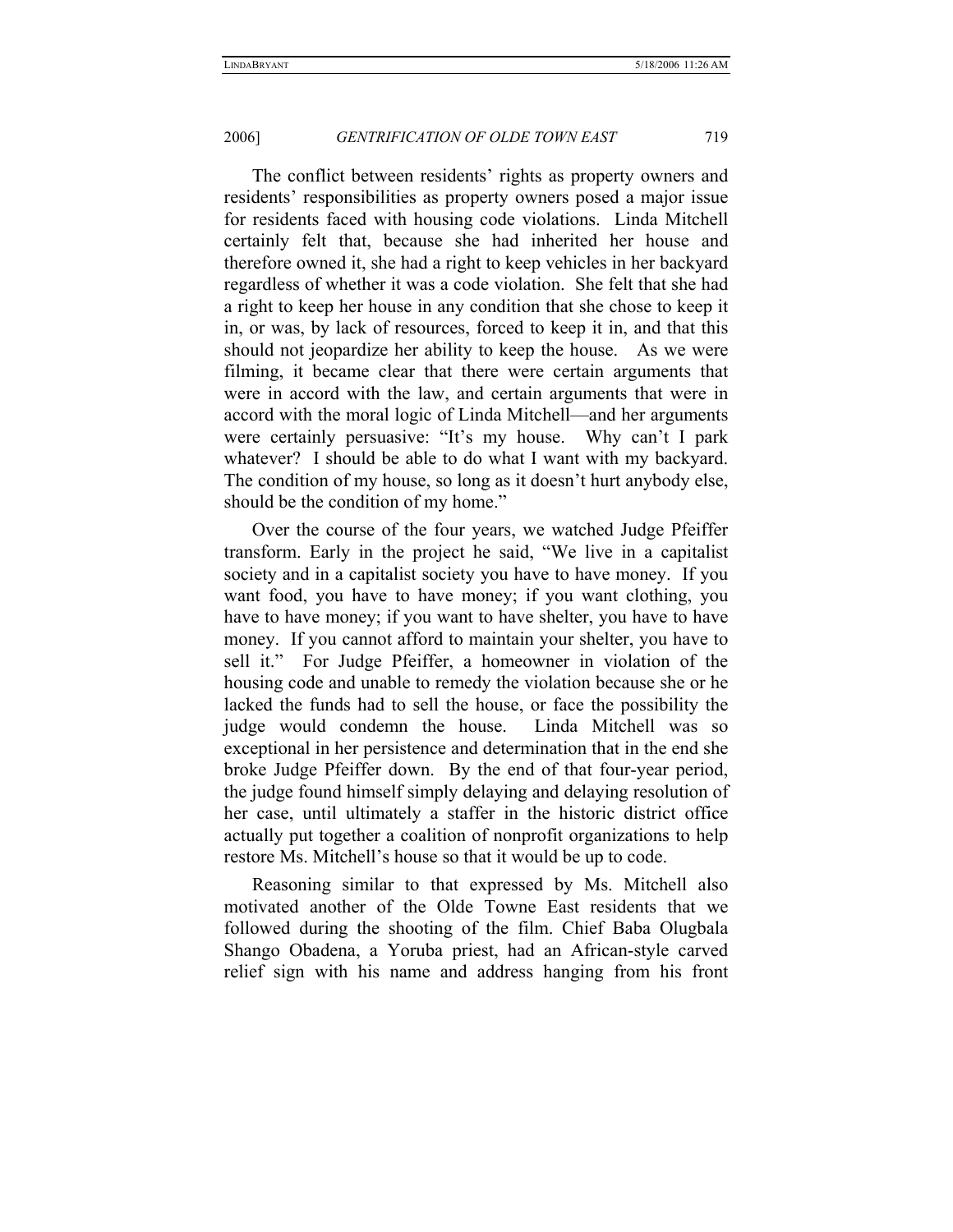porch.4 This sign was against housing code because it was not Victorian and therefore not consistent with the original architecture of his home. Therefore, Baba was in violation and consequently found himself in court. In addition, Chief Olugbala was cited for conducting an art gallery in his home.<sup>5</sup> The Chief's prideful identification with and practice of African culture particularly irked his new neighbors for reasons that are not clear. They took offense at being called "European Americans." Their attitude was/is that "...we're all American so why does he distinguish people in that way." When the male "black elders" held their annual drumming at Kwanza Park across the street from the Chief's gallery, the new residents would call the police and complain about the noise. Baba Olugbala's cultural expression and gallery were much appreciated by the black community, however. It was his new neighbors who called the police to complain about noise, cars parked in front of their houses and his sign that triggered tension, not the old ones.

In direct contrast with the code enforcement directed at Chief Baba Olugbala, his sign, and his gallery, a newer owner of a house just down the block from Olugbala built a fence around his property that the Chief believed was in violation of the code and hung a German flag on his exterior for quite awhile. Yet code enforcers apparently said nothing to this resident. In addition, numerous new residents displayed gay-pride rainbow flags on the exteriors of their homes, and again housing code enforcers did not request that the homeowners remove the rainbow flags. These "flag wars" came to represent the discrepancy between the way city officials treated the older, poorer black residents and the way

<sup>4</sup> It should be noted that Chief Baba Olugbaba's house has been included on tours of showcase homes in the Olde Towne East community. *See* Joe Blundo, *Tour of Contrasts: Ingenuity and Elegance on the Olde Town East Tour*, COLUMBUS (OHIO) DISPATCH, May, 14, 1995, at 1J (describing the many examples of home improvements built from salvaged materials); Joe Blundo, *New Tour Is Meant to Showcase Homes Owned by Blacks*, COLUMBUS (OHIO) DISPATCH, Sept. 14, 1996, at 1H (reporting on the Nubian Home Tour of ten Near East Side homes all owned by African Americans). 5

In 1994, Baba Olugbala was among the recipients of the Governor's Award for the Arts; he was honored for "arts outreach." *Gallery Owner*, *Riffe*, Dispatch *to Receive Arts Awards*, COLUMBUS (OHIO) DISPATCH, Mar. 9, 1994, at 10F. Olugbala's William H. Thomas Gallery "hosted] discussion groups, provid[ed] residential space for visiting artists and enable[ed] Afrocentric artists to display works." *Id.*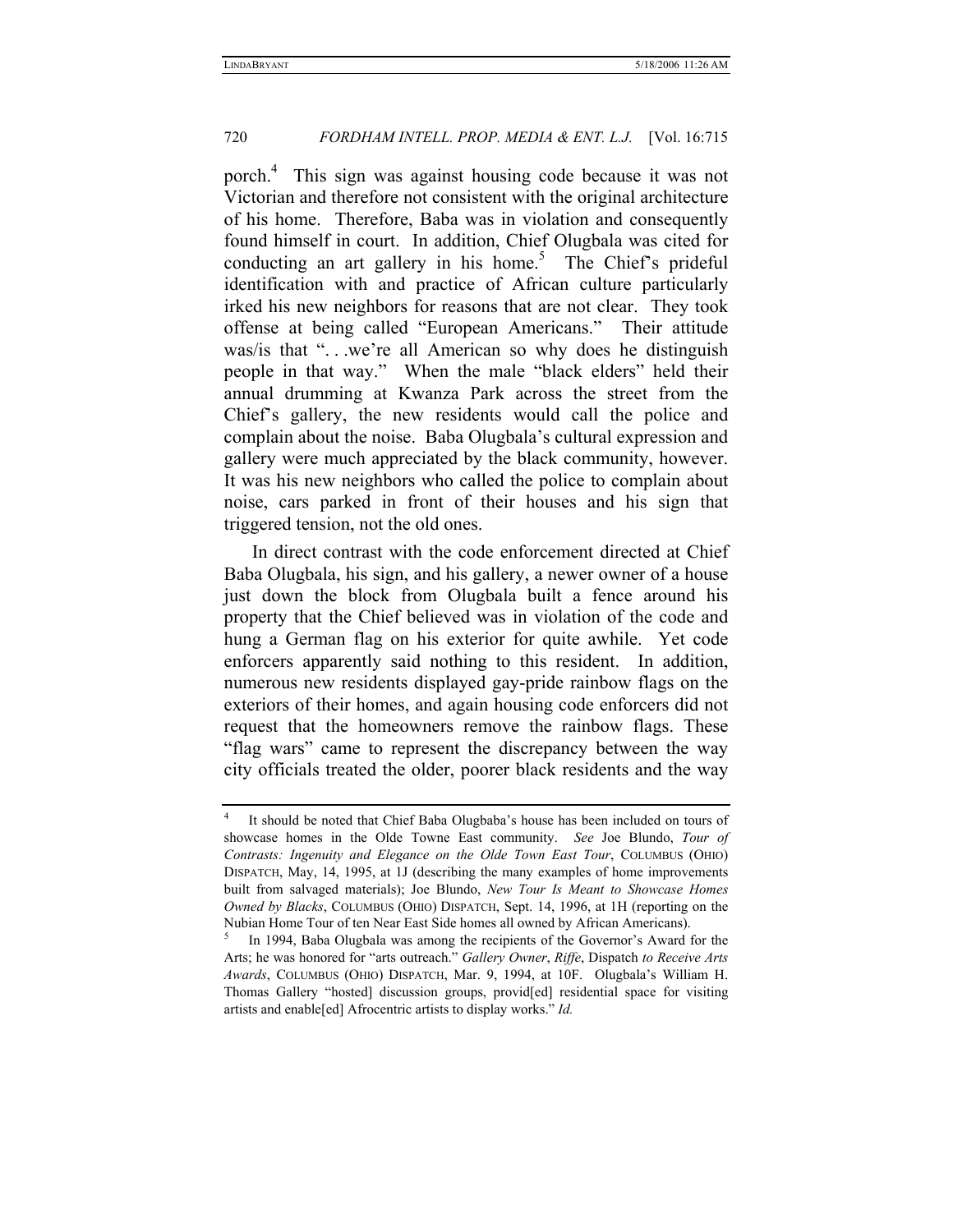they treated the newer white residents. Chief Olugbala was able to successfully illustrate to Judge Pfeiffer that his address sign had existed prior to the adoption of the historic preservation codes. As a result, he was permitted to continue displaying his sign on the exterior of his home.

In addition to making frequent visits to court, Olde Towne East residents who had for the most part been living in the area since World War II, found that as new people moved into their community—people who were of a different class and race—and as the neighborhood underwent transformation, the responsiveness of law enforcement officials was transformed as well.

The first and most evident changes were centered on "criminal enforcement," so to speak. I use quotation marks because in the four years that we lived and filmed in Olde Towne East, depending on whom you spoke to, "criminal" was defined very differently. For example, a young man from the neighborhood named Wink used to walk through the alleys and knock on back doors to see if he could make a dollar or two cutting someone's grass or going to the grocery store. Wink was the son of a couple who had lived in the community for fifty years and who had known everyone in it. For the new people who had moved into the area only recently, however, Wink was evidence of a possible criminal element in the neighborhood. Inevitably, someone called the police, who would then come and investigate Wink's activities. Many of the older residents became irate at this, given that their own efforts (starting in the late 60's and early 70's) to get the police to be more responsive to criminal activity the residents considered far more threatening than any risk posed by Wink had been in vain. Much changed when the new neighbors moved it. The newcomers started to work very closely with the police. They also organized block watches, which the older residents felt were extremely oppressive because they tended to focus on non-criminal activity that was normal for this particular neighborhood. Whenever teenagers gathered in a community park, for example, the new neighbors called the police and complained that the teens were making too much noise, regardless of what the teens were doing.

Prostitution was another issue about which the newcomers complained. They would moan to law enforcement about how the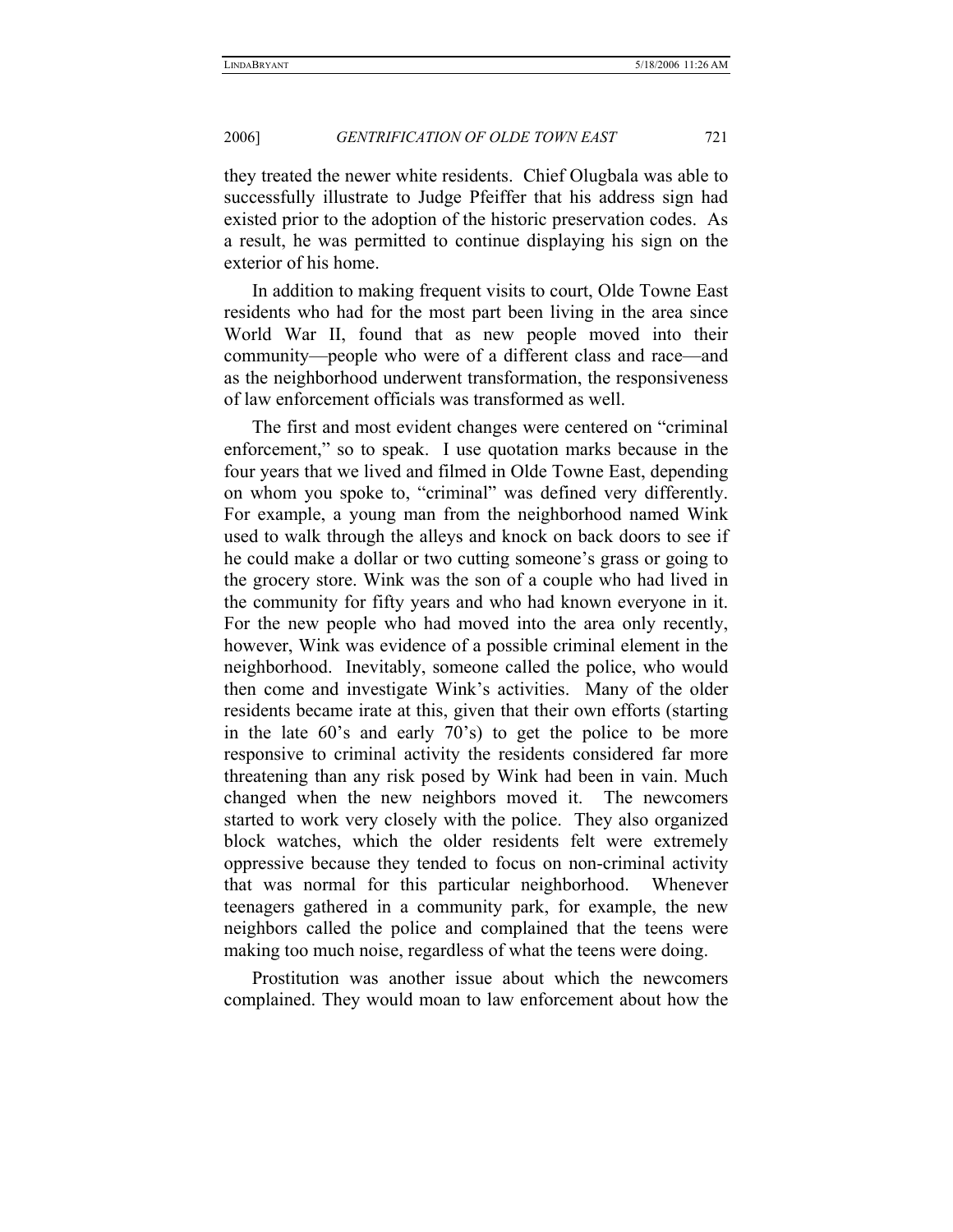prostitutes and the johns were destroying the community. Well, for six months we looked for ladies of the night in Olde Towne East, and we eventually did find some, but only after new residents in the community organized with the police a very bizarre sting, wherein approximately thirty women were captured, pushed into paddy wagons over the course of eight hours on a Saturday and Sunday, and then taken to court. The interesting thing about this operation was that it was purely a result of strategizing by the new residents with the police. Prior thereto, if a woman was picked up for prostitution, the fine was a minimal twenty-five to fifty dollars. The new residents, however, made the following proposal to the police: "What if you don't haul them in, but instead you just let them accumulate fines, so that when they go before a judge, the judge has to apply a stiffer fine, which they can't pay to get out?" This is exactly what happened. The thirty women appeared before a judge, who apparently was not very happy with the community's and the police's plan; he was essentially forced to set exorbitantly high bail levels for the women, which resulted in their not being able to get out of jail.

The criminal law, then, was part of yet another strategy used to mold the neighborhood into what the newcomers wanted. To some it seemed a nice change: community residents working with the police within the judicial system. However, this opportunity to collaborate was not afforded to everyone in the community, and it had not been afforded to anyone before the new people moved in.

Older residents took issue not only with law enforcement officials, but with the newcomers themselves. One African-American lady who had lived in the neighborhood for years voiced her concerns about the changes occurring in the neighborhood at a city zoning board hearing. She spoke about the disrespectful manner in which a new resident had spoken to her, calling her a "tough cookie." She expressed her concerns about people moving into the neighborhood and not caring in the least about what happened to the people already living there. At this particular zoning board meeting, the issue of a recent spike in the crime rate arose, and this older resident pointed out that there had not been nearly as much crime before the newcomers moved into the neighborhood. The woman seemed to be articulating for the rest of